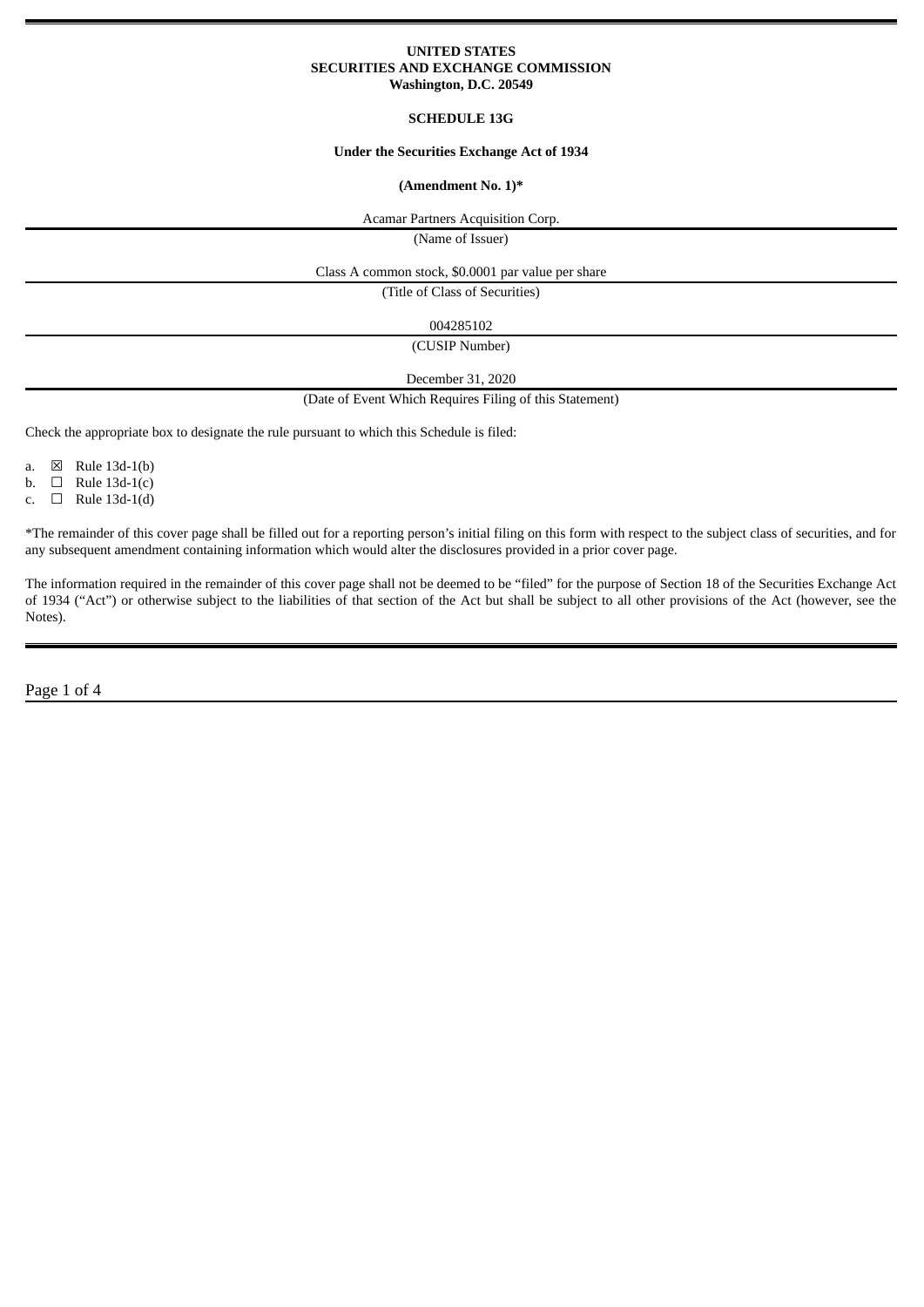# CUSIP No. 004285102

| 1.                                                                                          | Names of Reporting Persons.                                                                |    |                                 |
|---------------------------------------------------------------------------------------------|--------------------------------------------------------------------------------------------|----|---------------------------------|
|                                                                                             | <b>UBS O'Connor LLC</b>                                                                    |    |                                 |
| 2.                                                                                          | Check the Appropriate Box if a Member of a Group (See Instructions)                        |    |                                 |
| (a) $\Box$<br>(b)                                                                           |                                                                                            |    |                                 |
| 3.                                                                                          | <b>SEC Use Only</b>                                                                        |    |                                 |
| 4.                                                                                          | Citizenship or Place of Organization                                                       |    |                                 |
|                                                                                             | Delaware                                                                                   |    |                                 |
| Number of<br><b>Shares</b><br>Beneficially<br>Owned by<br>Each<br>Reporting<br>Person With: |                                                                                            | 5. | Sole Voting Power               |
|                                                                                             |                                                                                            |    | $\boldsymbol{0}$                |
|                                                                                             |                                                                                            | 6. | <b>Shared Voting Power</b>      |
|                                                                                             |                                                                                            |    | $\boldsymbol{0}$                |
|                                                                                             |                                                                                            | 7. | Sole Dispositive Power          |
|                                                                                             |                                                                                            |    | $\boldsymbol{0}$                |
|                                                                                             |                                                                                            | 8. | <b>Shared Dispositive Power</b> |
|                                                                                             |                                                                                            |    | $\overline{0}$                  |
| 9.                                                                                          | Aggregate Amount Beneficially Owned by Each Reporting Person                               |    |                                 |
|                                                                                             | $0$ (see Item 4)                                                                           |    |                                 |
| 10.                                                                                         | Check if the Aggregate Amount in Row (9) Excludes Certain Shares (See Instructions) $\Box$ |    |                                 |
| 11.                                                                                         | Percent of Class Represented by Amount in Row (9)                                          |    |                                 |
|                                                                                             | $0.0\%$ (see Item 4)                                                                       |    |                                 |
| Type of Reporting Person (See Instructions)<br>12.                                          |                                                                                            |    |                                 |
|                                                                                             | OO; IA                                                                                     |    |                                 |

Page 2 of 4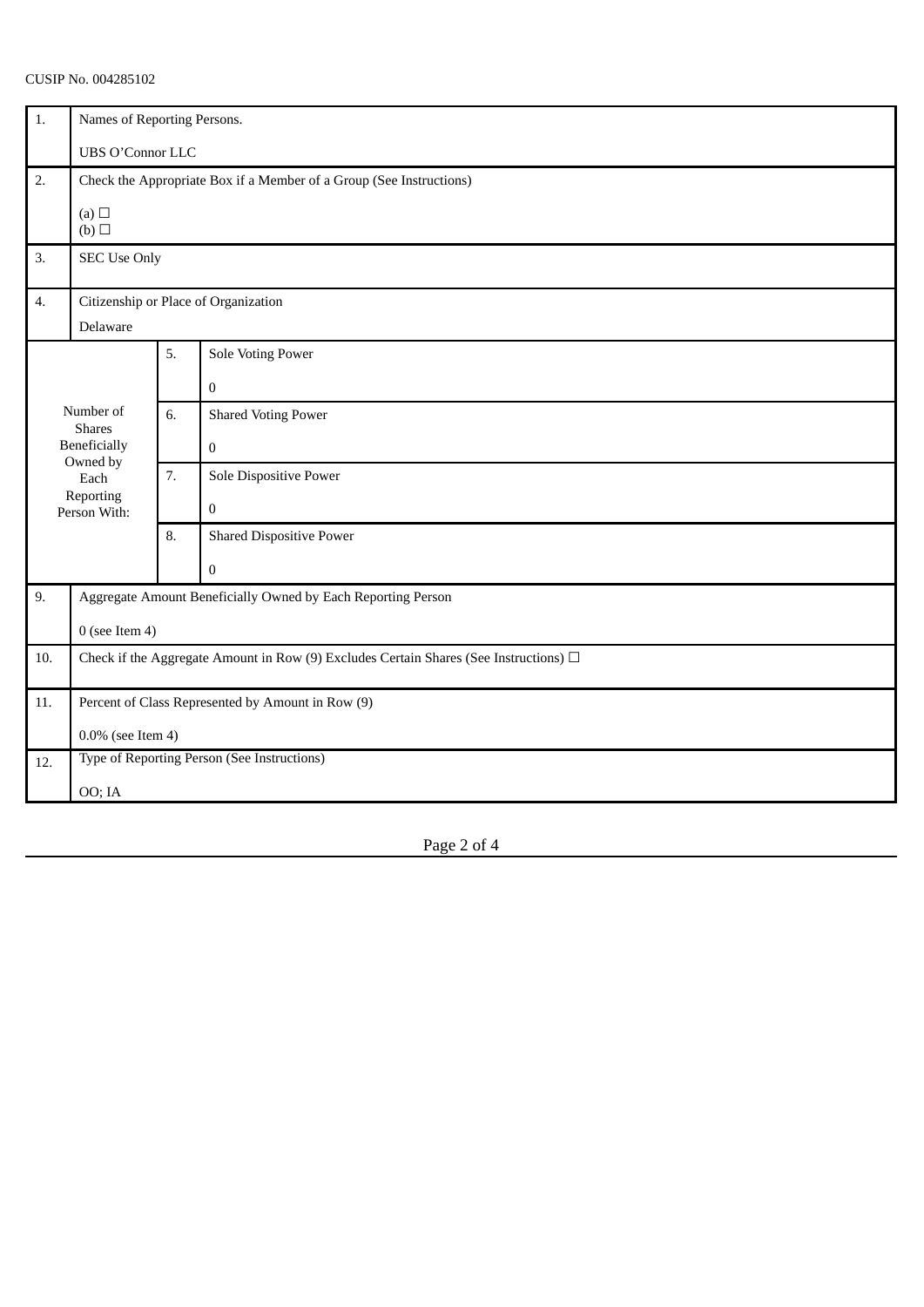This Amendment No. 1 is being filed jointly by the Reporting Person and amends the Schedule 13G initially filed by the Reporting Person with the Securities and Exchange Commission (the "**SEC**") on February 13, 2020 (the "**Schedule 13G**").

Except as set forth below, all Items of the Schedule 13G remain unchanged. All capitalized terms not otherwise defined herein shall have the meanings ascribed to such terms in the Schedule 13G.

### **Item 2.**

(a) Name of Person Filing

(b) Address of Principal Business Office or, if none, Residence

(c) Citizenship

The Reporting Person serves as the investment manager to (i) Nineteen77 Global Multi-Strategy Alpha Master Limited ("**GLEA**"), (ii) Nineteen77 Global Merger Arbitrage Master Limited ("**OGMA**"), (iii) MA Hedge Fund Strategies Limited ("**SGMA**") and (iv) Nineteen77 Global Merger Arbitrage Opportunity Fund ("**NGMA**"). In such capacity, the Reporting Person exercises voting and investment power over the shares of Common Stock held for the account of GLEA, OGMA SGMA and NGMA. The Reporting Person is a registered investment adviser under Section 203 of the Investment Advisers Act of 1940, as amended. As a result, the Reporting Person may be deemed to have beneficial ownership (as determined under Section 13(d) of the Securities Exchange Act of 1934, as amended) of the shares of Common Stock held for the account of GLEA, OGMA SGMA and NGMA.

# **Item 4. Ownership.**

### (a) and (b):

As of the close of business on December 31, 2020, the Reporting Person may have been deemed to have beneficial ownership of no shares of Common Stock.

#### (c)

Number of shares as to which each Reporting Person has:

(1) Sole power to vote or to direct the vote:  $\begin{array}{ccc} 0 & . \end{array}$ 

(2) Shared power to vote or to direct the vote:  $\qquad 0 \qquad$ .

- (3) Sole power to dispose or to direct the disposition of  $\begin{array}{c} 0 \end{array}$ .
- (4) Shared power to dispose or to direct the disposition of  $\sqrt{0}$  .

# **Item 5. Ownership of Five Percent or Less of a Class**

If this statement is being filed to report the fact that as of the date hereof the reporting person has ceased to be the beneficial owner of more than 5 percent of the class of securities, check the following þ.

### **Item 10. Certification**

By signing below I certify that, to the best of my knowledge and belief, the securities referred to above were acquired and are held in the ordinary course of business and were not acquired and are not held for the purpose of or with the effect of changing or influencing the control of the issuer of the securities and were not acquired and are not held in connection with or as a participant in any transaction having that purpose or effect, other than activities solely in connection with a nomination under § 240.14a-11.

Page 3 of 4